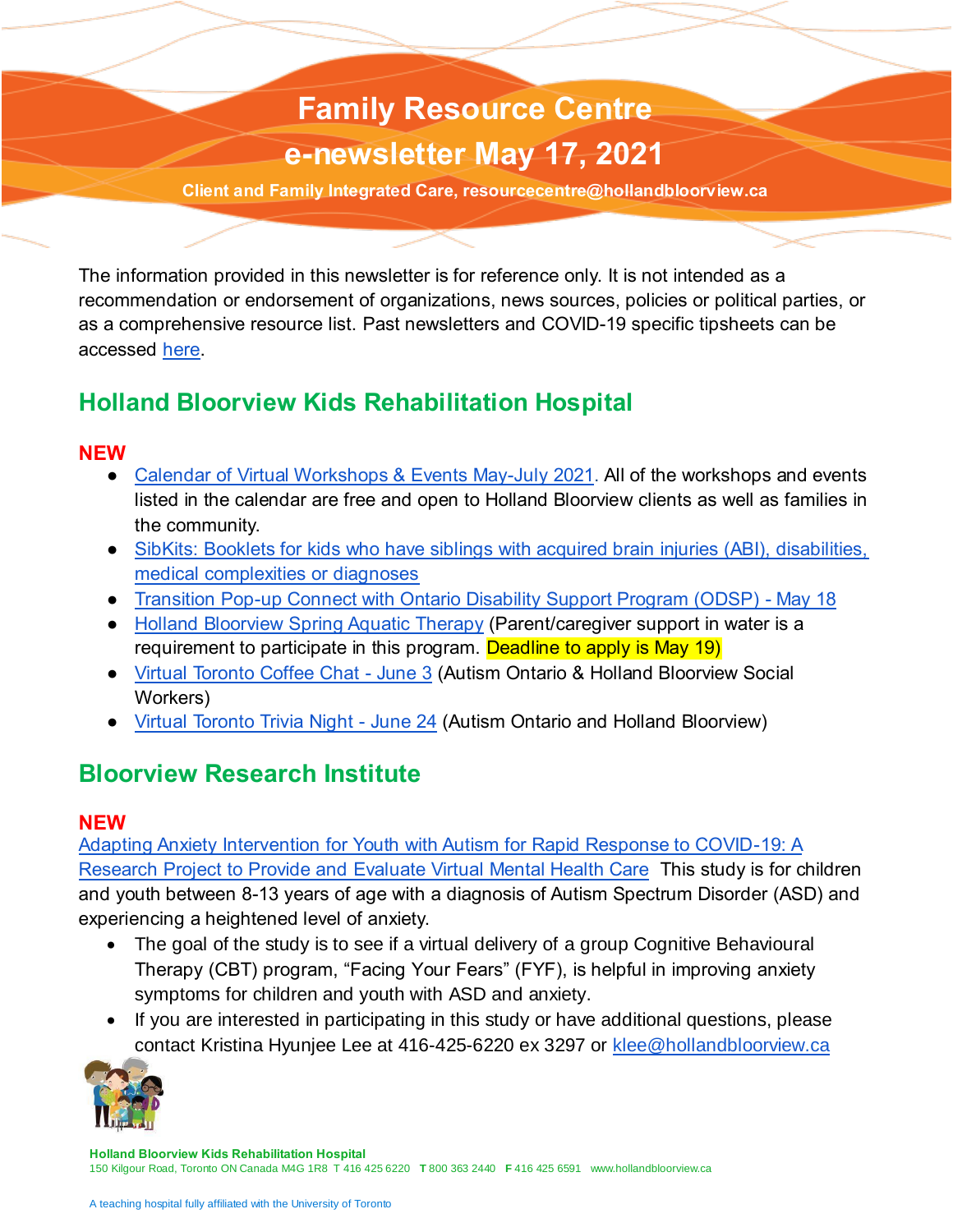Researchers from the Holland Bloorview Kids Rehabilitation Hospital are seeking **researchers, trainees,** and **clients and families** living with **childhood disability or acquired injury** to help test training modules (also known as simulations) for research teams and clients and families to learn how to support each other through challenging situations associated with client and family engagement in research.

- This study involves working in groups of eight to ten participants for two, 2-hour online workshops, completing an online survey before and after the training, and participating in an online focus group approximately 1-2 weeks after the training.
- If interested in participating in this study, contact Samantha at [smicsinszki@hollandbloorview.ca](mailto:smicsinszki@hollandbloorview.ca)

#### **Holland Bloorview resources and supports**

- Sibling Support group. For more information contact Victoria Rombos [vrombos@hollandbloorview.ca](mailto:vrombos@hollandbloorview.ca)
- [Solution Focused Conversations for Families](https://hollandbloorview.ca/services/family-workshops-resources/family-workshops) For more information contact Elaine Cook, [ecook@hollandbloorview.ca](mailto:ecook@hollandbloorview.ca)
- [ASD-Engage weekly podcast](https://hollandbloorview.ca/our-services/hb-podcasts/asd-engage) For parents and families of children and youth with Autism Spectrum Disorder (ASD), including those who are on the waitlist for an ASD assessment to those who have just received a diagnosis.
- [HB Alumni Network](https://hbalumninetwork.ca/) An alumni network for clients (13+), families and caregivers to connect, share experiences and help us improve care and services.
- Parent Voices @ Holland Bloorview Facebook
- [BLOOM's blog on parenting children with disabilities](https://www.hollandbloorview.ca/stories-news-events/bloom-blog) To subscribe to BLOOM's monthly e-letter, go to the link and scroll down to the blue banner to input your e-mail.
- Follow us on [BLOOM Facebook](https://www.facebook.com/BLOOMHollandBloorview) to read the latest BLOOM stories about parenting children with disabilities and check out mainstream news stories on disability.
- [HB Info Line](https://www.hollandbloorview.ca/our-services/about-your-visit/hb-infoline) helps children, youth and families learn about and get connected to the many programs and services at Holland Bloorview.
- [Funding and Financial Support Guide for Families who have children with disabilities](https://hollandbloorview.ca/services/family-workshops-resources/family-resource-centre/online-family-resources-centre/funding)  [\(revised Jan 2021\)](https://hollandbloorview.ca/services/family-workshops-resources/family-resource-centre/online-family-resources-centre/funding)

# **Funding and financial planning**

#### **Find out about available funding for your family**

 [Financial Relief Navigator](https://financialreliefnav.prospercanada.org/en) Search for all available government funding within Ontario and to make sure that you are accessing all the resources (Prosper Canada)

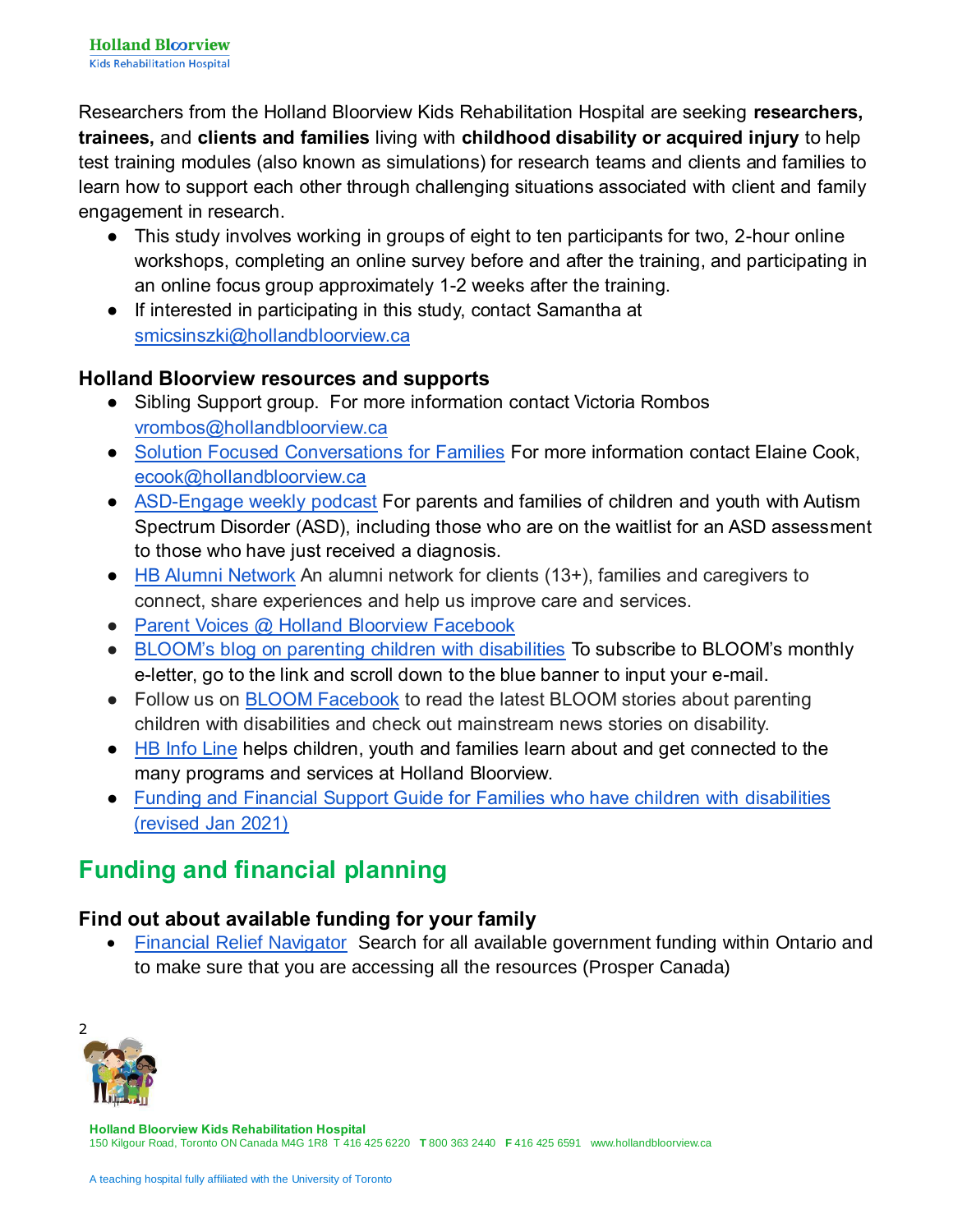**Holland Bloorview** 

**Kids Rehabilitation Hospital** 

• Individualized funding quide Learn about the funding options for your child with a disability.

#### **Plan ahead for the next tax year**

Need to file taxes and speak to with someone who knows disability law? Need free assistance with your taxes? Here are some resources

- [Revenue Canada Community Volunteer Income Tax Program](https://www.canada.ca/en/revenue-agency/services/tax/individuals/community-volunteer-income-tax-program/need-a-hand-complete-your-tax-return.html) has community organizations which host free tax clinics where volunteers file tax returns for eligible people. Find a tax clinic in your area and in the language of your choice
- [Planning Network](https://www.planningnetwork.ca/get-connected/professional-services-directory) has an interactive map and a list of professionals that include financial advisors and accountants who have expertise with the disability community:
- [Graeme Treeby](http://www.specialneedsplanning.ca/about.html) and the Special Needs Planning Group act as a resource to provide a starting point for income tax preparation and planning for people with a disability and their families.

[Bright Futures Ability Network](https://brightfuturesplan.com/) assist with developing a strategy for your loved one's ongoing care and financial support.

• [Pooran Law](https://pooranlaw.com/services/people/tax-planning-and-the-disability-tax-credit-eligibility/) is a law firm that works with another team that specializes in taxes

#### **Parents Engaged in Education**

[Family Service Centre Education Bank](https://www.parentsengagedineducation.ca/family-service-centre) supports low-income families with learning resources/materials and a technology hub. Offers curbside pickup which will allow families to select materials for pickup at the Family Service Centre. If you would like to pick up items, please complete the following [Google Form](https://docs.google.com/forms/d/e/1FAIpQLSdwJx-CmCdqjWgcXdqTuy-_4SMwSXs4mpfNJeZEhmRWc-RzhA/viewform)

# **Vaccine information**

#### **City of Toronto Accessibility Task Force on COVID-19 Vaccines & Toronto Public Health**

[COVID vaccine clinic for people 16 years of age and older who have a disability](https://covidvaccineontario.simplybook.me/v2/) Metro Toronto Convention Centre, Wednesday, May 19th, 11 AM to 4 PM.

#### **Ontario Federation for Cerebral Palsy**

#### [COVID 19 Vaccine Support Fund Application Form](https://ofcp.us7.list-manage.com/track/click?u=596256882a05fc66284a54020&id=056371eb92&e=7b47940875)

The purpose of this fund is to provide one time assistance to help members cover additional expenses related to costs associated with receiving the vaccine. These eligible expenses include but are but not limited to transportation costs, attendant services, parking, or other related costs.

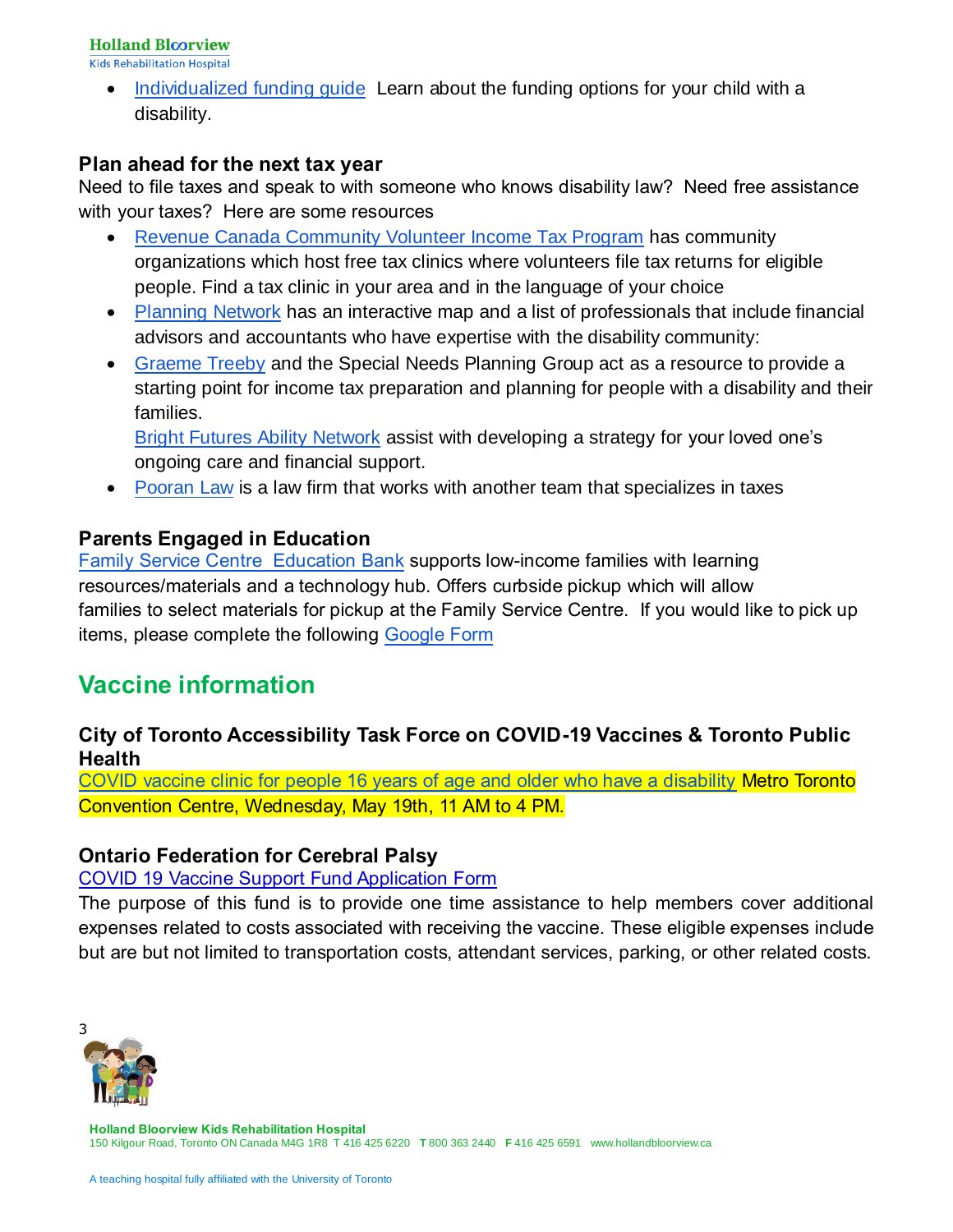#### **Vaccine resources**

- [COVID-19 vaccine resources in different languages](https://www.toronto.ca/home/covid-19/covid-19-protect-yourself-others/covid-19-vaccines/covid-19-vaccine-resources/) (City of Toronto)
- [Easy read information about](https://www.hcarddcovid.com/info#vaccine) the COVID-19 vaccine (Surrey Place)
- [Questions and answers about](https://mcusercontent.com/4d4cfab0c99c164a0a953b154/files/e1b953e4-30e2-4105-ba50-e16fa7039be5/COVID_19_Vaccines_Webinar_with_Family_Caregivers_FAQs_Final_corrected2_1_.pdf) the COVID-19 vaccine (Surrey Place)
- [Watch a video about what to expect when you get your vaccine](https://vimeo.com/534566116?mc_cid=2730ae97da&mc_eid=0eb3a07a2c) (Partners for Planning and Community Living Toronto)

### **Racism**

#### **Resources**

- [Bystander Intervention Resources](https://www.ihollaback.org/bystander-resources/) How to do your part to protect your neighbors and co-workers when bias and harassment collide in front of you (Hollaback!)
- [Racism Affects me too \(June\)](https://connectability.ca/2021/05/13/racism-affects-me-too/) This workshop will focus on how Anti-Black Racism impacts individuals living with mild to moderate Intellectual/ Development Disability (IDD) and Autism Spectrum Disorder (ASD). Participants will engage in weekly lessons, activities, and group discussions.

# **Future planning**

#### **Family Service Toronto**

[Navigating the Adult Developmental Services System: Tips and Tools \(May 19\)](https://zoom.us/webinar/register/WN_9NswvCEETLSJDbEHE_AHIQ) 

#### **Partners for Planning (P4P)**

[Spring 2021 webcast schedule](https://planningnetwork.ca/)  Includes workshops on RDSPs and creating financial security for your loved one.

#### **Plan Institute for Caring Citizenship**

[The Registered Disability Savings Plan \(RDSP\) Webinars \(multiple dates offered\)](https://planinstitute.ca/registered-disability-savings-plan/)  Learn all you need to know about this Canada-wide matched savings plan specifically for people with disabilities.

#### **Family Service Toronto**

[Planning for a Caregiver in Crisis \(recording\)](https://www.youtube.com/watch?v=SIP0611b7Dc)

Are you the primary caregiver for someone with a disability? Do you have a plan in case something happens and you're not able to provide care? Preparing an emergency plan will give you peace of mind that the person you care for will be safe. Download the presentation [here](https://familyservicetoronto.org/wp-content/uploads/2021/02/PlanningforaCaregiverinCrisis.pdf)

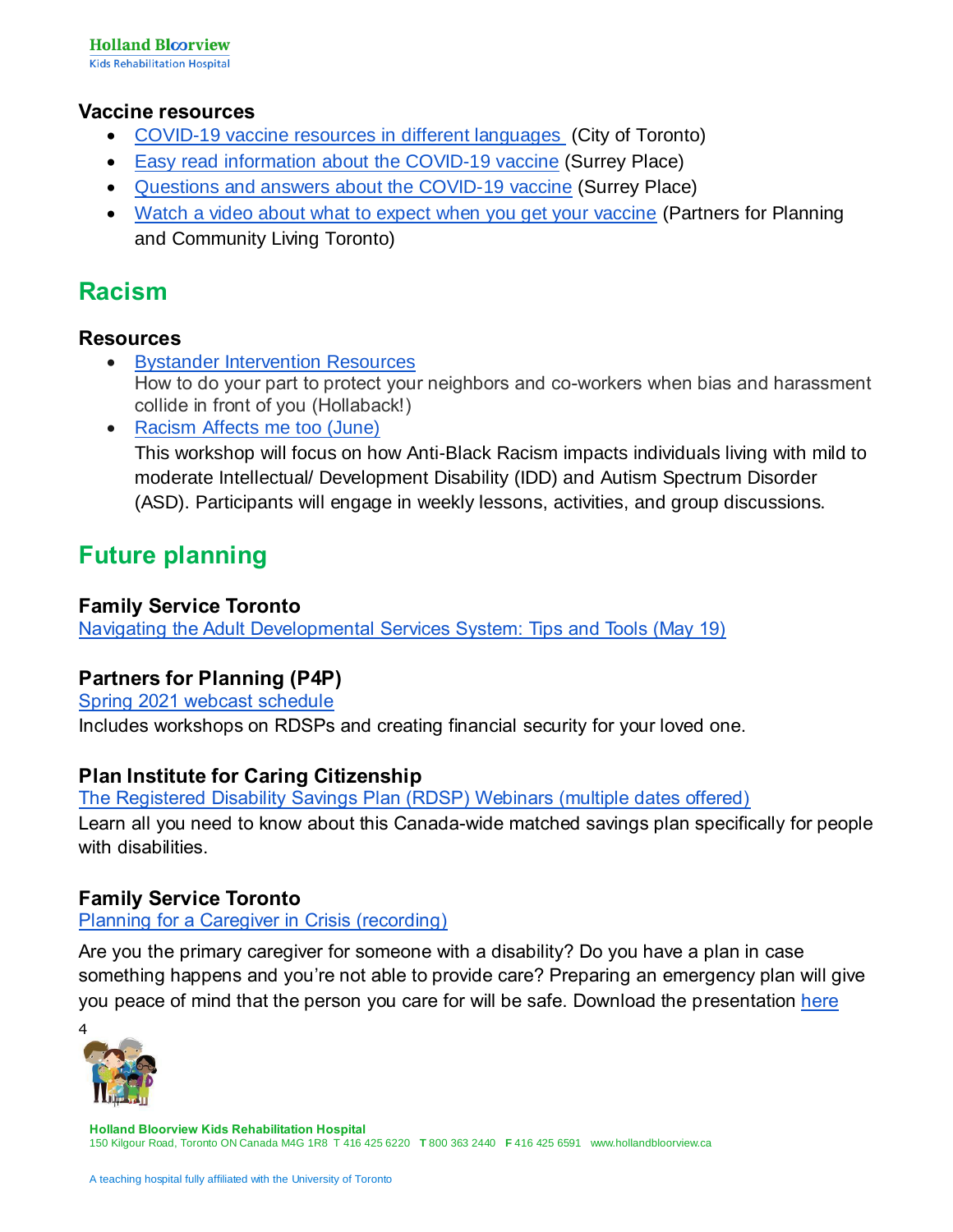### **Caregiver support**

#### **The Ontario Caregiver Organization**

[Young Caregiver's Connect W](http://youngcaregiversconnect.ca/)ebsite and discussion/drop-in forum for caregivers aged 15-25, and moderated by OCO with information and resources developed by and for youth.

#### **Extend-a-Family**

[Safe & Secure Future Networks virtual caregiver support - May 18, June 15](https://connectability.ca/2021/01/11/safe-secure-future-networks-extend-a-family/) 

#### **Community Living Toronto, Montage Support Services and The Relationship Group**

[Ontario Wide Virtual Support Group for Moms](https://connectability.ca/2021/01/08/ontario-wide-virtual-support-group-for-moms/) For Moms who have a child with an intellectual disability and/or Autism of any age.

#### **Montage Support Services**

[Life with Loss Online Discussion Group](https://connectability.ca/2021/03/22/life-with-loss-online-discussion-group/)

#### **Other**

Please check the following events calendars for additional supports for caregivers and ongoing social/recreational events for children, youth and young adults.

[Autism Ontario](https://www.autismontario.com/events?custom_326=All&custom_325=All&event_type_id=All&custom_356=All&page=1) [Children's Treatment Network](https://www.ctnsy.ca/Events.aspx) [Family Service Toronto](https://familyservicetoronto.org/our-services/virtual-workshops-and-groups/) [Kerry's Place Autism Services](https://www.kerrysplace.org/events/list/) [My Community Hub](https://mycommunityhub.ca/) Surrey Place - [Wellness Services](https://www.surreyplace.ca/programs-services/wellness-services/#events-calendar) 

# **Transitions (16 +)**

#### **Bloorview School Authority Post Secondary Scholarships**

Application deadline extended to May 21, 2021. Open to students with physical disabilities and/or former Bloorview School Authority students. ["Whipper" Billy Watson Education Bursary](https://bloorviewschool.ca/vendor/ckuploads/files/Whipper%20Billy%20Watson%20Application%202021_April_2021.pdf) Bloorview [School Authority Bursary \(clients and former clients of Holland Bloorview\)](https://bloorviewschool.ca/vendor/ckuploads/files/Bloorview%20School%20Bursary%20application%20%202021(1).pdf)

#### **Empowered Kids Ontario (EKO)**

#### [Scholarship Program](https://empoweredkidsontario.ca/en/scholarshipawards?fbclid=IwAR2N_sx4JVNalob_EiJYB9dX3xVUw2GgzoD1w02XjL9xxPcMDy3o4lcGTkc)

Now open for post-secondary education at college, university, Indigenous Institutes, or at a career training program. Deadline to apply is May 31, 2021.